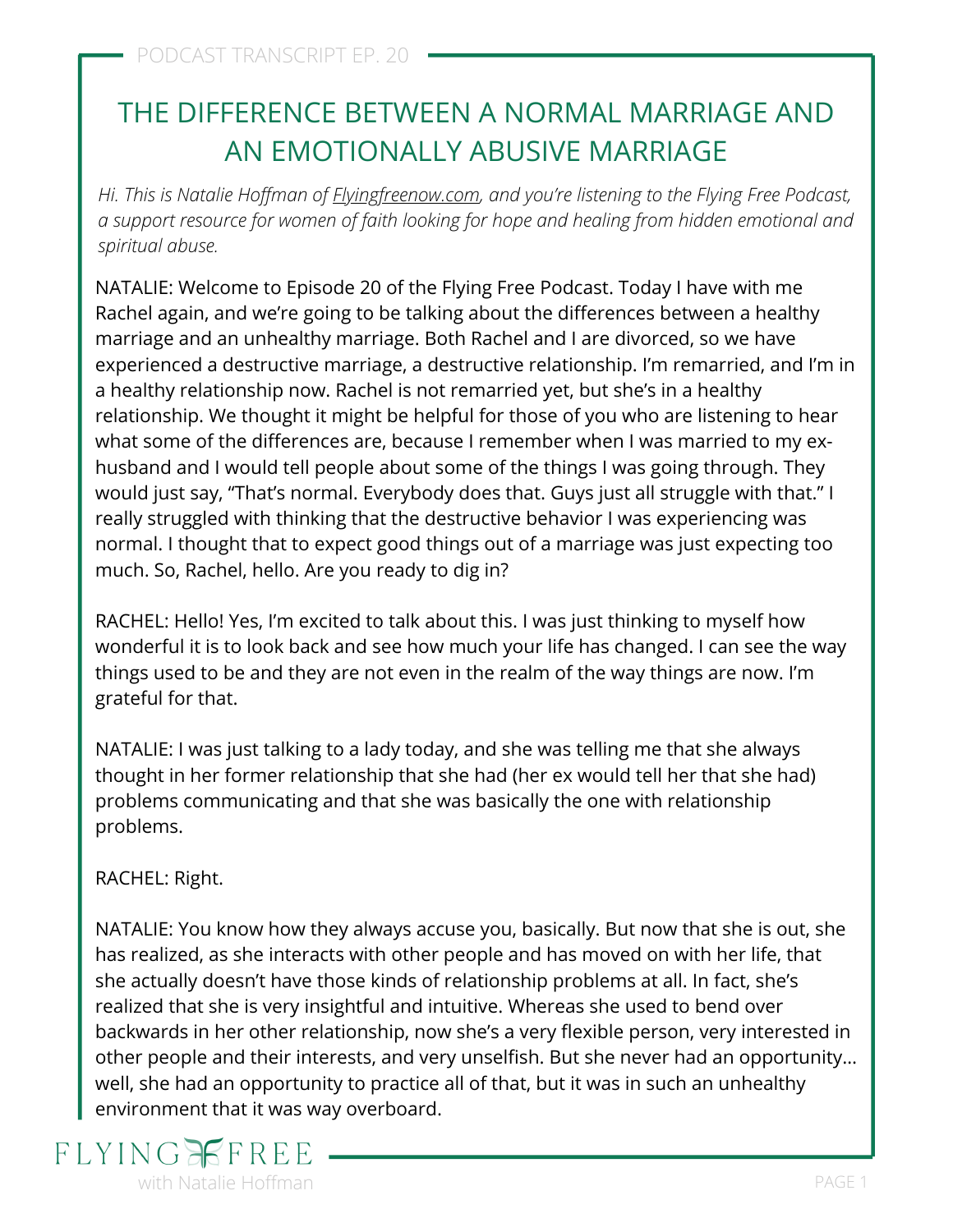RACHEL: That is something I've noticed. The skills that I built up in my marriage are actually really good things and they serve me well now. Being flexible, like you said. My ex-husband used to accuse me of being really sensitive, and I've realized I actually have pretty thick skin because you have to, right? You must just keep trucking on no matter what they say or accuse you of. Being flexible. Being caring. He would always accuse me of not loving him enough, but I'm actually pretty good at loving other people. It's interesting when you put things in perspective like that.

NATALIE: Can you pinpoint something in your former marriage, one of your biggest struggles, and how that particular area is not really an issue in your current relationship?

RACHEL: You know, any time in my former marriage that there was anything that went wrong, anything at all that was off track or unexpected, things were terrible because my ex-husband had this need to be in control. I noticed that if things were out of control in any way that he was unable to regain, he would start barking orders to control me and our son. He'd say, "Double time this," or "Double time that." He would do things and expect things that were completely unreasonable. You couldn't even raise a hint of a question that it didn't seem logical.

I've noticed that life is stressful. Life brings up all sorts of unexpected situations all the time, but in my current relationship when they happen (and they do happen), it is us working together to problem solve. There's never anything that even resembles us against each other or his needing to control me in order to feel safe, secure, or in control. There's a story I want to share. My current relationship and I, we came home for lunch one day. I was going to make grilled cheese. I started the stove (it's a gas stove) and he went out back to check on the dog. The door to the back deck is so silly. It can be in a locked position but you can still open it, so you don't know that it's locked. I went and followed him out back, so we were locked out of the house and the stove was on.

#### NATALIE: Oh no!

RACHEL: Immediately he was thinking, "Okay, what can we do? We can open the garage door." But the door that goes from the garage into the house had been locked as well. He went around and tried to get in anyway. I was still trying to remember if I had left the stove on or not. I was watching it, expecting flames to break out any second. This was like the height of a stressful situation. Eventually, about three minutes later, he came through the house and unlocked the door. He had broken the door to the garage by pushing the handle far enough to break the lock mechanism. But the whole time

# **FLYING** with Natalie Hoffman **PAGE 2** and 2 and 2 and 2 and 2 and 2 and 2 and 2 and 2 and 2 and 2 and 2 and 2 and 2 and 2 and 2 and 2 and 2 and 2 and 2 and 2 and 2 and 2 and 2 and 2 and 2 and 2 and 2 and 2 and 2 and 2 and 2 and 2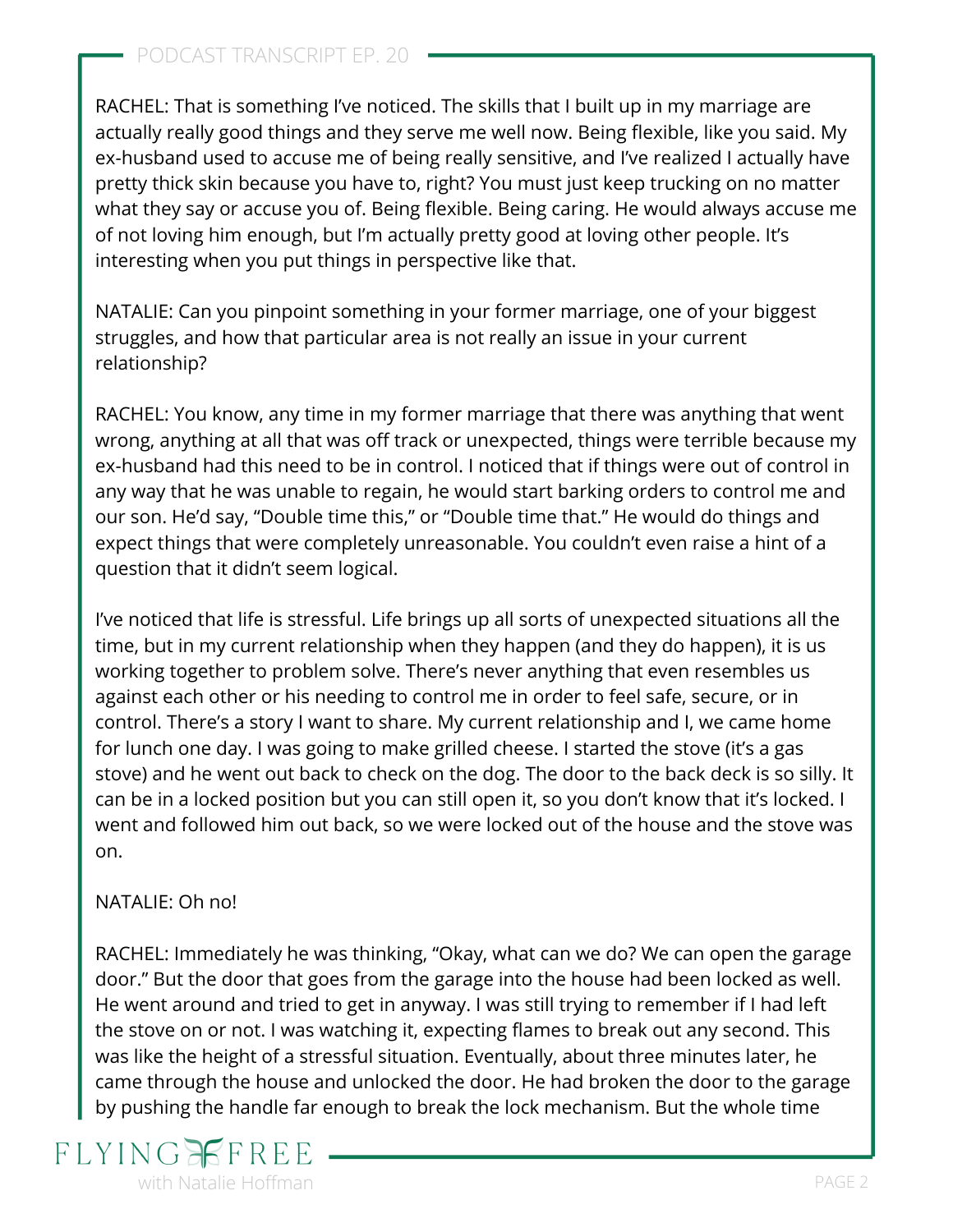#### PODCAST TRANSCRIPT EP. 20

there was never any [blaming me](https://www.flyingfreenow.com/69-2/). I mean, the door had shut behind me. There was never any blame cast. He just fixed the situation. Everything was fine, and we made sure to never, ever have that door locked again. But I can't even tell you how terrible that would have been. I would have been hearing about that for days. Forever, honestly. It would have been something I would have been mocked about and shamed about. It was an honest mistake like we all make. But that coalesced in my mind how vastly different the experience is being in a relationship with someone who is healthy versus someone who is character disordered, like a narcissist or something like that.

NATALIE: Right. So, what do you think makes the difference between your current relationship's response and your ex's response? What do you think is going on inside their heads that makes the difference?

RACHEL: I think it's the difference of authentic love. I don't know that people who are character disordered have the ability to truly love someone in a selfless way. When there is a situation like that, their control over everything else is much more important than you are as a person in that moment. The stress of it overwhelms them, and it's like they don't care about you at all. It's just about what their needs are. In my relationship now (I understand this and know that he feels the same way) there is never anything that I want to divide us. There is nothing he could do or any irritation or mistake that is going to make me condemn him as a person because I value him so much as a person. He's not like a means to an end. He's an end. He is what is most important to me.

For example, the other day we realized that he himself had left the garage door open for an hour or two. It was no big deal. My ex-husband would have freaked out! His stuff is the most important thing to him, his possessions. Even though I was making sure nothing had been stolen, the idea of berating him, calling him stupid, careless, or dumb… he knew he had made a mistake. He was sheepish about it. I laughed it off because it was no big deal. No harm done. So this ability to see beyond the circumstances, what it comes down to is that you value the worth of the person more than you value perfection. Or the idea that they screwed up beyond your love for them. I don't know if that makes sense. They as a person are the most precious to you, more than anything else.

NATALIE: Right. I think for me, the worst (and I know you've experienced this, too) part in my other relationship was just [never being able to resolve any conflict.](https://www.flyingfreenow.com/three-things-differently-leaving-emotionally-abusive-marriage/) No matter what I brought up, it didn't matter how nicely I brought it up... I didn't always bring things up nicely. There were times when I was so frustrated because it would be the same thing happening over and over again and nothing would ever change, so I would get so frustrated. But for the most part I really did try very hard to bring up things in a

## **FLYING** with Natalie Hoffman **PAGE 3**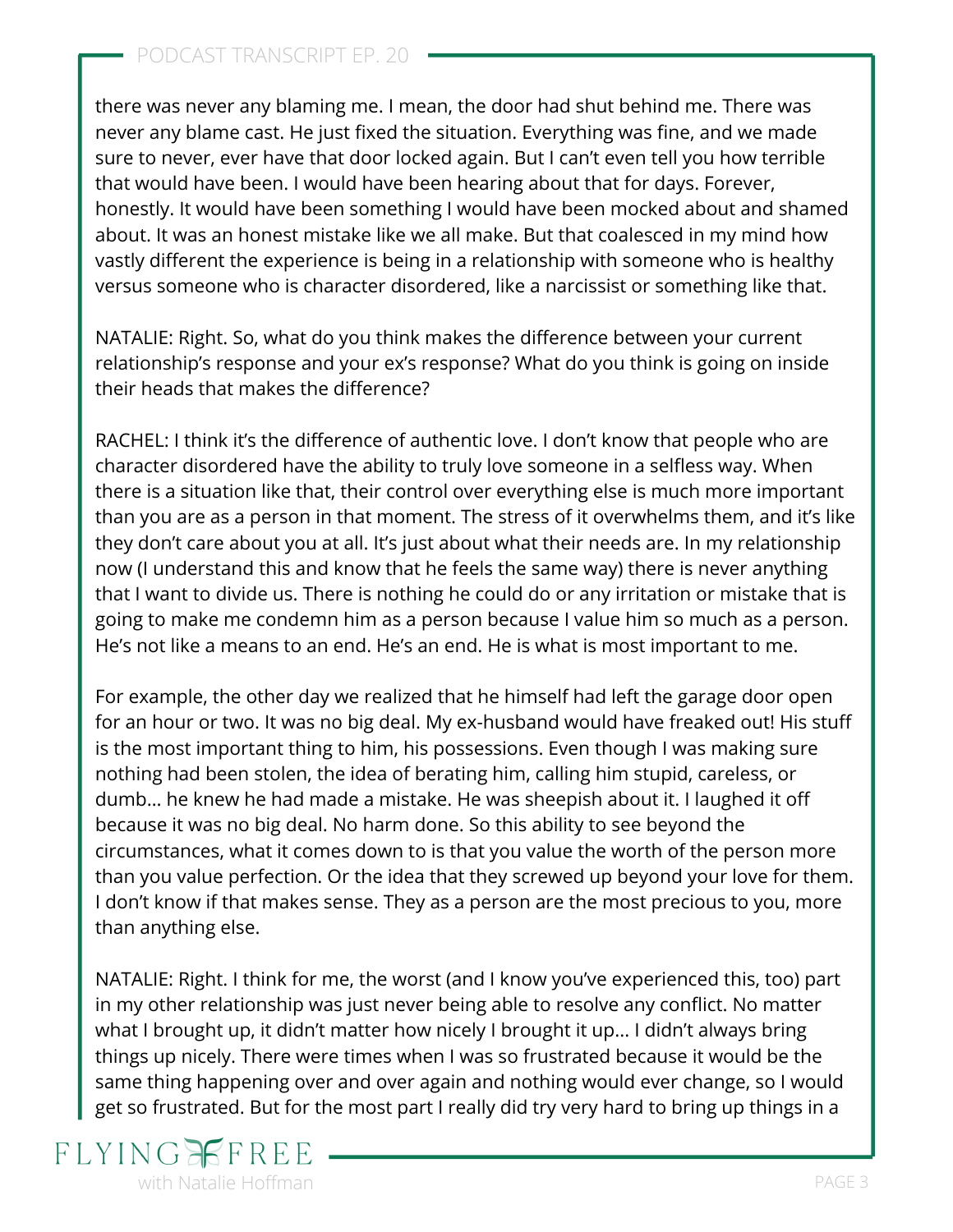respectful way. I was firm. I would have a firm tone, but it was respectful. I wouldn't call him names or anything by any stretch of the imagination.

But if I would bring up a problem or something that was bothering me or something that needed to be done, I would immediately get accused. The tables would suddenly turn, and it was something about me. It was my fault. He was busy and "Why didn't I understand that?" He was trying his best and "Why was I such a nag?" I was too sensitive, and I wasn't trusting God. On and on ad nauseum. We would have these circular conversations, and I never felt like he ever heard me. I remember one time at the beginning of my marriage I rolled over in bed and was just sobbing. He rolled over and went to sleep. I could hear him snoring. I had tons of Kleenex by the side of the bed from blowing my nose. I felt so abandoned and so alone. I felt like that our whole [entire marriage. Incidentally, one of the things the church people who excommunicated](https://www.flyingfreenow.com/bethlehem-baptist-church-is-not-a-safe-church-for-women-in-emotionally-abusive-relationships/) me said about me was that I had abandonment issues. So, they even made that experience of feeling abandoned be something that was my fault or...

RACHEL: …something to be ashamed of?

NATALIE: Exactly! They said if I didn't have those issues that maybe I wouldn't be in this horrible situation.

RACHEL: That is so twisted.

NATALIE: It is so twisted. Do people have disagreements and run into problems? Yes. In our marriage, Tom (he's my husband) lost his brother three months into our marriage, and then I lost my dad a couple of months later. We were both grieving, and there were a lot of dynamics going on in extended family because of those deaths. It was very, very stressful. Plus, Tom and I do not agree on some politics. We don't agree on a few things. We are a lot alike, but we're quite different as well. It's been absolutely incredible to see how two people who are different, who don't agree on everything, can have amazing conversations because there is respect on both parts, not just on one part, and genuine love and understanding from where the other person is coming from. I respect his viewpoint, and he respects mine. Neither one of us has ever criticized the other one for their viewpoint on anything. It's been so refreshing to see, and it reassures me that all these things my ex-husband called me or told me I was and the way he defined me... I just didn't think that was really me. It wasn't me before I got married, and it wasn't how I thought inside. I've realized it really wasn't me.

RACHEL: But it is so damaging in the meantime because this is the person you're supposed to be the most intimate with and who is supposed to know you the most. I'm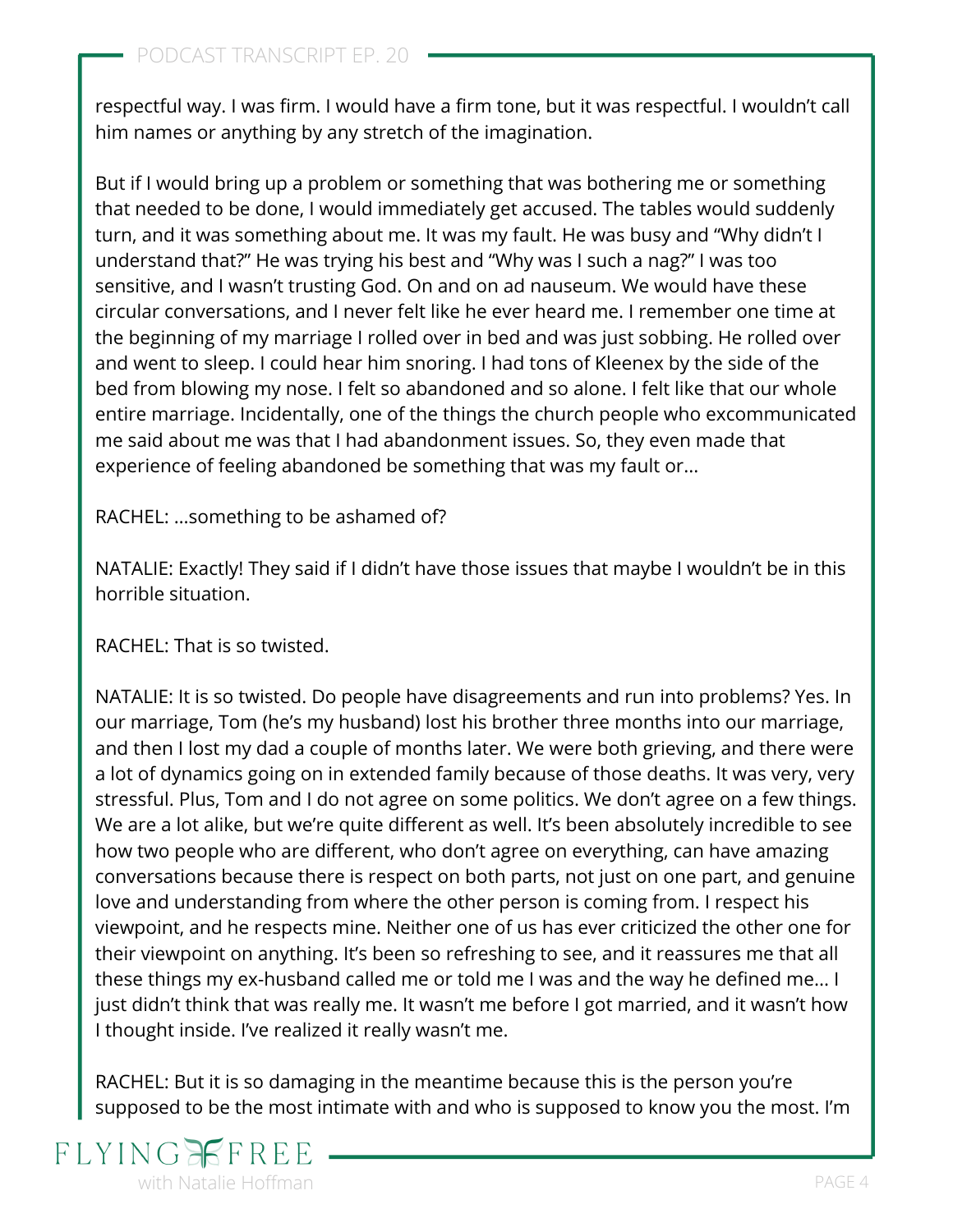sorry I interrupted you. Please continue.

NATALIE: No, you're correct. It is damaging. It's extremely damaging. It destroys you and is very dehumanizing and degrading. How can you possibly blossom into the person [that you are when your most intimate partner is defining you as a completely different](https://www.flyingfreenow.com/holding-hands-with-sara-bareilles-king-of-anything/) person?

RACHEL: Exactly. It's devastating.

NATALIE: It's an annihilation. I believe it's a murder of sorts because your body is still alive, but your soul and spirit are being decimated slowly over the course of time.

RACHEL: Yeah.

NATALIE: You lose touch with who you are. But that is not normal. That is not a normal relationship. Normal relationships have issues but... I guess my main point, circling all the way back to the beginning of what I was trying to say, is that we can resolve conflict. It doesn't mean that you don't have conflict. Healthy relationships have conflict at times, but they resolve their conflicts and they resolve them in a way that brings the two people closer together. There is an even greater depth of understanding between the two of you. Your love for each other gets deeper. It's a very profound thing. That has been such an amazing experience. I believe that in my mind. Before, I really thought that was the way it was supposed to be. I felt that was the way God talked about relationships in the Bible. I had seen people have healthy relationships but I had never experienced that. I definitely didn't experience that in my family of origin, so I never had that kind of relationship modeled for me. It was all me thinking, "Is this really true? Can this really be?" But now I know. A year and a half later (well, I've been in a relationship with Tom for longer than that, but we've been married for a year and a half), it is definitely true. It is definitely something that is a possibility when you have two people who are really willing to come to the table, work hard, and really love one another.

RACHEL: Yeah, and even the conflicts are beautiful because when you both have skin in the game by taking responsibility for whatever role you played, thinking back with selfreflection on how you were interpreting or misinterpreting things and taking responsibility for that, it brings you closer. There's a reason that conflict happened. There is something there. When you can explore that together, you get to know that other person even better. It's just continually going deeper. When you have the tools to work through things and [the responsibility isn't being placed all on one person](https://www.flyingfreenow.com/49-2/), it is incredible. I finally understand what the typical Christian church advice means. For

# **FLYING** with Natalie Hoffman **PAGE 5** and the set of the set of the set of the set of the set of the set of the set of the set of the set of the set of the set of the set of the set of the set of the set of the set of the set of t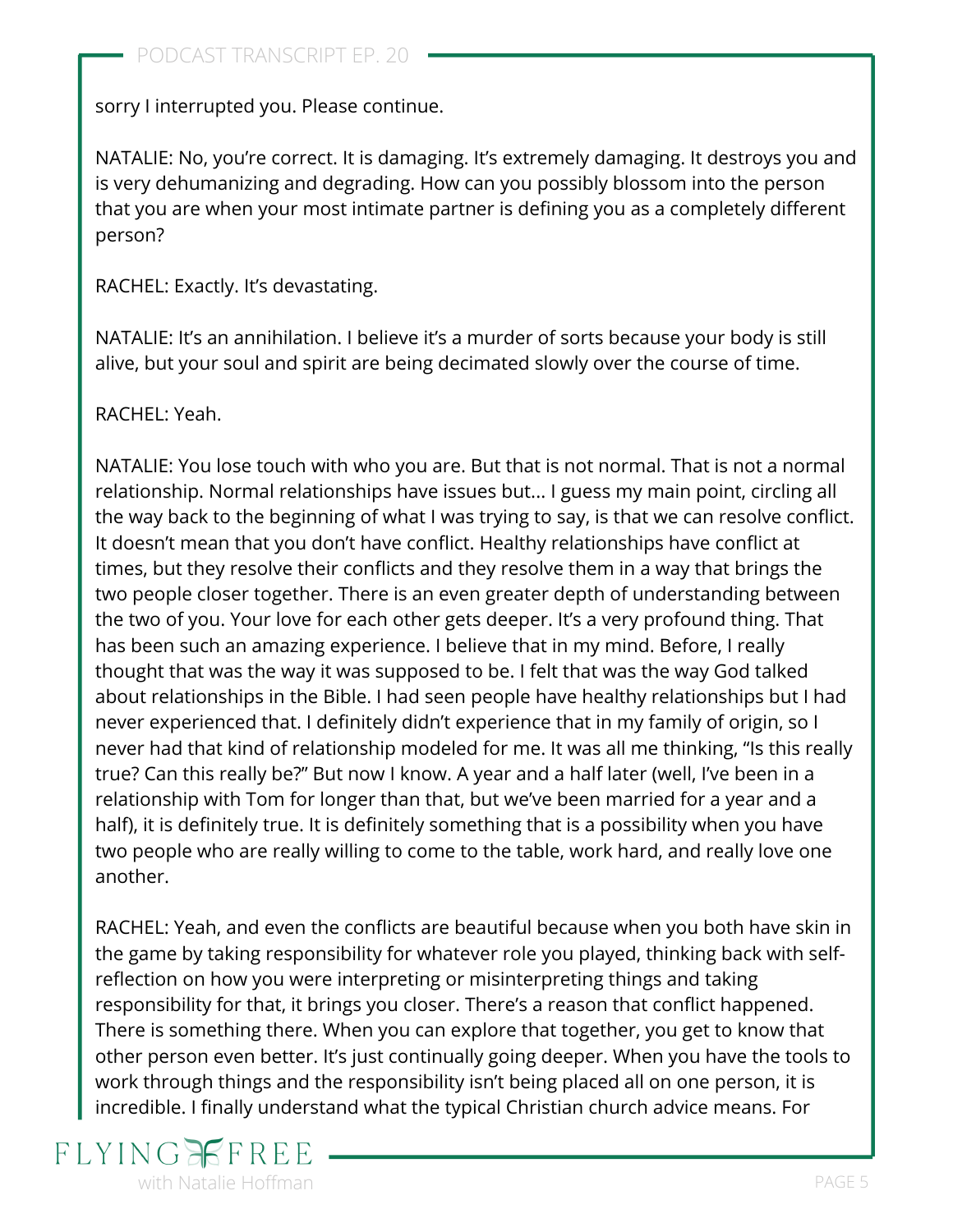example, "You've got to be humble. [You've got to die to yourself,](https://www.flyingfreenow.com/self-denial-destroys-relationships/)" I sort of get (I really don't like that phrase "die to yourself"), but I sort of get where they are coming from and can see how it works in an otherwise healthy relationship, whereas it is some of the most damaging advice if you are in an abusive dynamic. Do you see that, where your eyes finally open up to understand what they are talking about?

NATALIE: Exactly! And it is also encouraging to know that I do have those skills. I have those skills, and I used them in my former relationship all the time. You can have those skills, but if you are married to an abusive person, you still are not going to have a great marriage because it takes two people with those skills.

RACHEL: Yeah, it does. It is impossible to do by yourself.

NATALIE: I have a question for you that's related. We were told in our former life that to have a healthy marriage [we needed to submit more.](https://www.flyingfreenow.com/should-women-submit-no-matter-what-part-one/) It was very simple. It was simply that we needed to submit more, and that if we would do that, our husbands would then be able to do what they are required to do, which is love us more. In other words, their love was predicated on our submission. They would give a disclaimer and say, "He should be loving you too, but you need to focus on your submission, not his love." How did that work out for you? Do you have a great relationship now because you are submitting perfectly, and your partner is loving you perfectly?

RACHEL: I have a great relationship because the person I am with is a wonderful, godly, patient man, and he genuinely loves me and cares about me. And I feel the same way about him. That is why we have a really good relationship. I talked to him about this just the other day, about submission. I said, "Do you feel like after we get married there is going to be this dynamic where we need to, if there is a hard decision…" What is that thing that people say? If there is a hard decision, you talk about it. But if it comes down to it, it's on the man, that that's God's role. People may have different opinions about that. He said, "You know, I really cannot envision a circumstance where if we are really profoundly that far apart that I'm the tie breaker, or I have 51% of the power in the relationship." He's right. We have a track record of being able to come to an agreement about things even when we are far apart.

For example, he likes to get to the airport really early, like four hours ahead of a flight. This is something I really respect and appreciate about him so much. He's a really good planner. He likes to think ahead on things, whereas I fly by the seat of my pants. I want to be using every minute to do what I want to do, and I don't want to be sitting around the airport for a long time. So, we've both compromised. Instead of being there four hours in advance, we are there two hours in advance. It's still too early for me, but I'm

# **FLYING** with Natalie Hoffman **PAGE 6**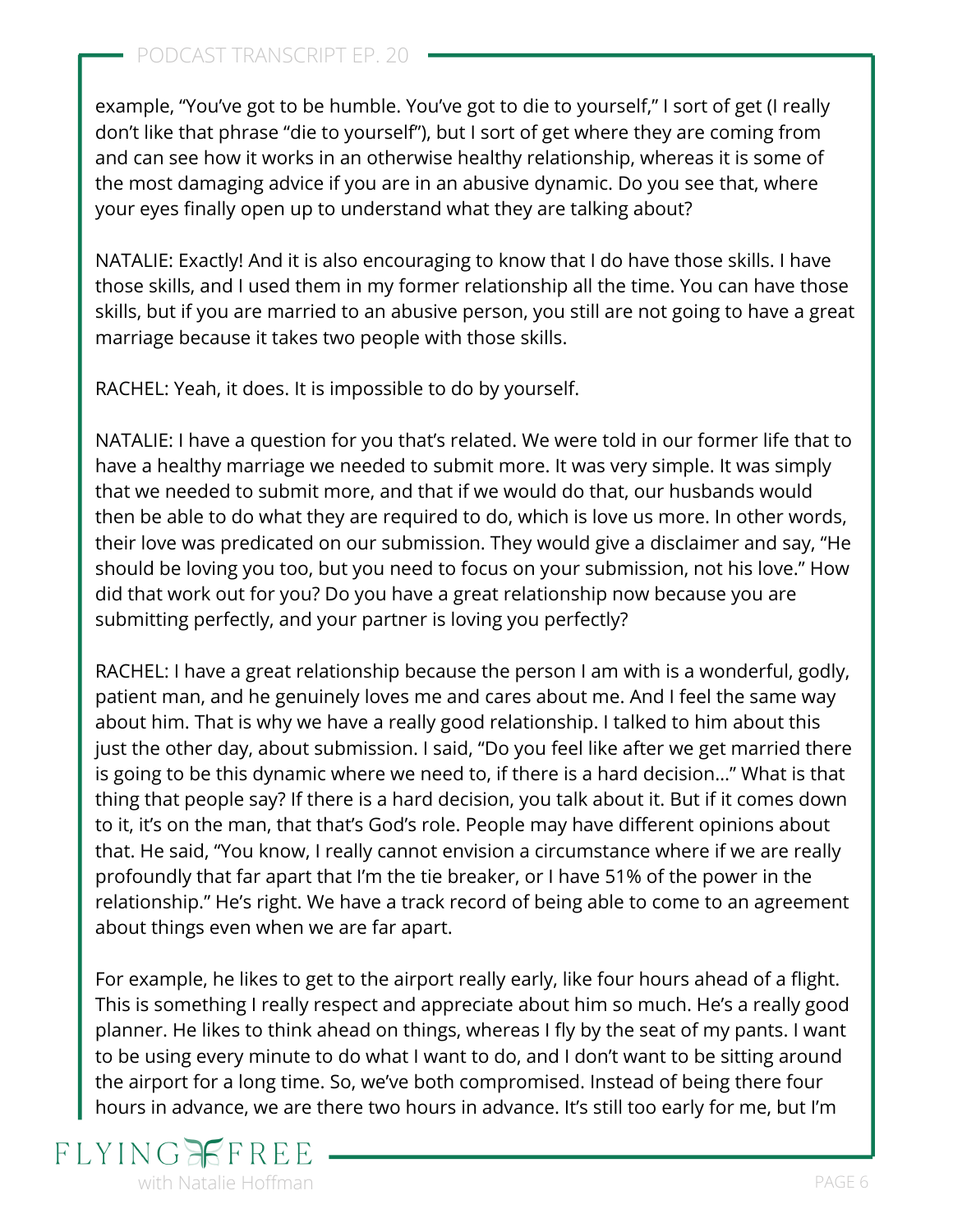willing to yield to him. He has good intentions there. He's trying to make sure that everything falls in line. So I will sit and read my book, and we will tease each other about it, right?

NATALIE: But he's yielding to you, too. You guys are both compromising. That's beautiful!

RACHEL: Exactly. It really is. He is compromising his own comfort, his own planning strengths that come so naturally to him, on my behalf. It's awesome!

[NATALIE: There's a quote in my book "Is it Me? Making Sense of Your Confusing](https://www.flyingfreenow.com/is-it-me/) Marriage" that says, "When one person in a relationship makes all the decisions unilaterally, they miss out on the opportunities to truly know and love another human life, to give and take, to capitalize and draw on one another's strengths and knowledge and experience, and to understand real intimacy and oneness."

RACHEL: Yeah. You are totally casting aside all those assets that the other person brings to the table in favor of whatever is going on in your own head.

NATALIE: Right. I think that when you look at the Word of God as a whole and you read about Jesus's interactions with His creation and people, you read about how Christian relationships are supposed to look in the New Testament. (Not marriage. There are a few verses that speak directly to marriage.) But the vast majority of verses in the New Testament that are about relationships are about relationships between brothers and sisters in Christ. That describes those relationships. It's always been a mystery to me why, when you get married, suddenly all those verses get set aside (at least in modern Christianity) and it becomes a non-mutual thing. There is no longer such a thing as [mutual submission,](https://www.flyingfreenow.com/7-2/) but now the wife must submit to her husband. Don't get me wrong. I'm a firm believer in submission. We submit to God. When Jesus came to earth, He submitted to His father. I don't believe in the eternal submission of the Son, which is a whole other topic which we will probably never touch on in this podcast. Now I lost my train of thought because I started thinking about the eternal subordination of the Son.

RACHEL: I think you were going to make a point about this unilateral proclamation that wives always have to submit to their husband.

NATALIE: Oh yeah. I was going to say that it's not that I think submission is a dirty word. I think submission is a beautiful word, but I think submission is required for every healthy relationship for both parties.

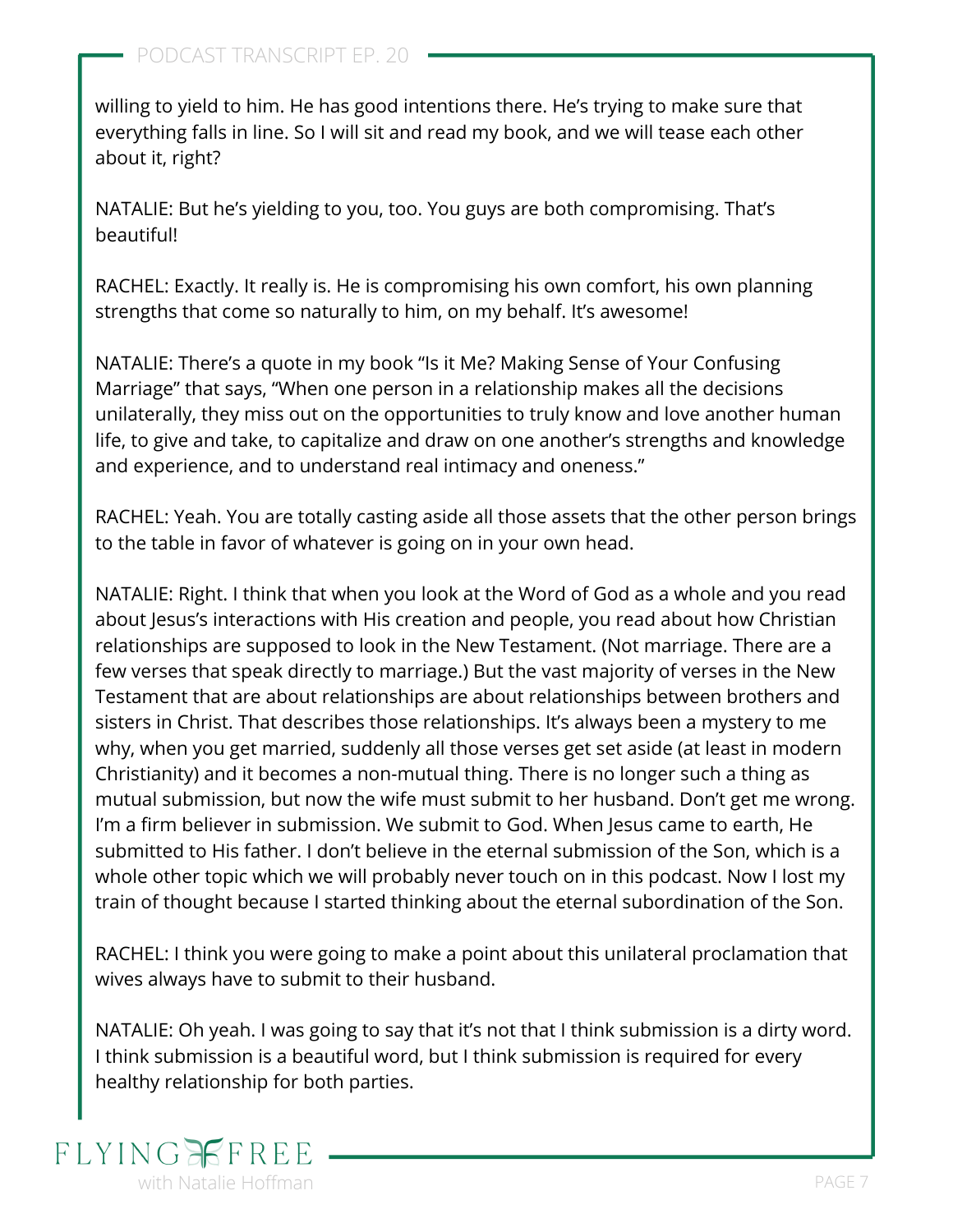#### RACHEL: Yes.

NATALIE: It's absolutely required. If you don't have both parties seeking to be like Jesus, you're not going to have a healthy relationship. Period.

RACHEL: There is the recipe though. If both parties are seeking to be Christlike, then you've got the tools. Everything will spring forward from that. There will be challenges, but you will have the ability to work through them together if you are seeking Jesus and being sanctified in that call.

NATALIE: Right. We're going to wrap this up, but I just want to say if you're listening and you're interested in learning more about healthy relationships versus unhealthy relationships, I recommend John Gottman's book. It's called...

RACHEL: ["The Seven Principles for Making Marriage Work.](https://www.amazon.com/gp/product/0553447718/ref=as_li_tl?ie=UTF8&camp=1789&creative=9325&creativeASIN=0553447718&linkCode=as2&tag=visionwomanh-20&linkId=4140e406c15738ffb6eabb459fcbdaa6)"

NATALIE: Thank you. "The Seven Principles for Making Marriage Work." Also, if you go to my website, [flyingfreenow.com](http://www.flyingfreenow.com/), you can get the first chapter of [my book](https://www.flyingfreenow.com/is-it-me/) for free as a download. All you have to do is scroll down a bit to the email sign up on the first page. It says, "Instant Access to First Chapter." What you're doing when you're signing up is saying you'd like to get my podcast episodes delivered to your email inbox and my articles, which I try to write a couple of them each month. I don't spam people. That's it. Just helpful things. Then you will also get the first chapter for free. One of the chapters in my book, the second one, talks about the differences between a normal marriage... actually, it's just all about a normal marriage. The six characteristics that I go over in that chapter are mutual love, mutual respect, mutual honesty, mutual vulnerability, mutual responsibility, and mutual submission. I am not talking about two perfect people because I can promise you, Rachel and I are not perfect, Tom is not perfect, and Rachel's relationship with her new man is not perfect. But we are talking about a mutual working together and agreement to move forward into Christlikeness. I think that wraps it up. Did you have anything else?

RACHEL: Yeah, I wanted to say that one of the things that is so tricky about distinguishing whether you are in an abusive relationship or not is that sometimes abusive behavior looks like and can be dismissed as normal behavior, right? So, one of the examples I want to give is that in my former marriage relationship, my ex-husband used stonewalling as a way to control me. [He would just not talk to me](https://www.flyingfreenow.com/70/) for as long as I would let it go on until I apologized. It was excruciating at times. I don't think I ever lasted longer than three days, and probably not even that. Anyway, one of the things I have had to work through in my new relationship is that he is an internal processor. So

## **FLYING** with Natalie Hoffman **PAGE 8** and the set of the set of the set of the set of the set of the set of the set of the set of the set of the set of the set of the set of the set of the set of the set of the set of the set of t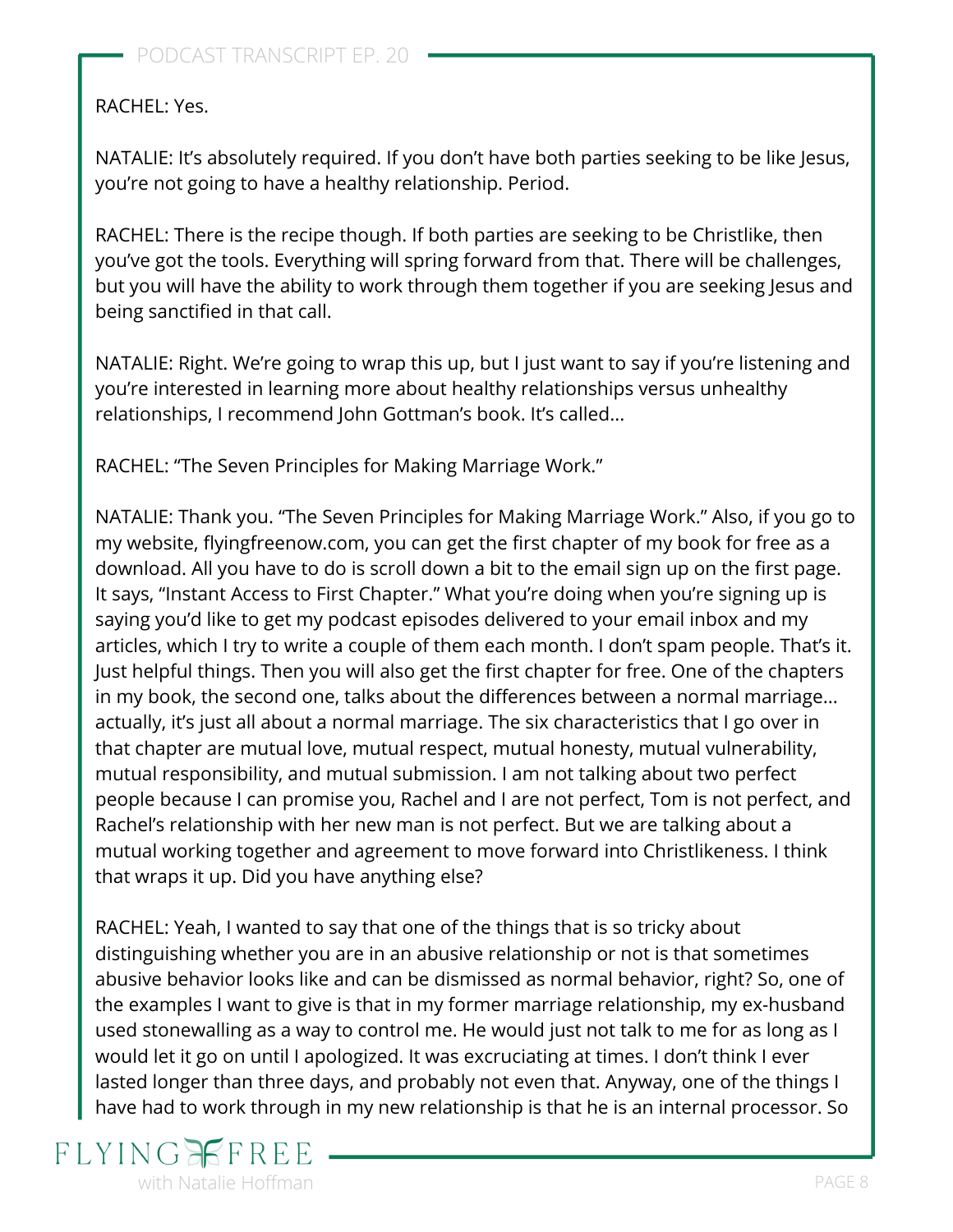if there is a disagreement or if his feelings are hurt, he shuts down. To me, through my filters of trauma and all this experience from the past, that is him stonewalling and trying to control me and hurt me.

What I have come to realize and trust is that he has shown me over and over again that he is going to process it internally and then he will come to me and be up front with where he's at. He will apologize as needed. We are able to talk things through. Things will be fine. We will be able to work through things whereas before, that never happened. There was never any responsibility taken. It was all on me. Look for those subtle clues. Does the other person take responsibility for their behavior? Do they repent? Do they change? If that is there, then you have a foundation for a healthy relationship. If it's not there, is it even a relationship? That's sort of a rhetorical question, because you cannot have a relationship where one party is doing all of the hauling which is, I think, what the Bible calls being unevenly yoked.

NATALIE: Right. So true. Piggybacking off what you said, I wanted to recommend another resource called ["Beyond Boundaries"](https://www.amazon.com/gp/product/0310330769/ref=as_li_tl?ie=UTF8&camp=1789&creative=9325&creativeASIN=0310330769&linkCode=as2&tag=visionwomanh-20&linkId=6144773bd710e0976f2bfb6ac85da338) by John Townsend. If you are listening and are in between relationships and you don't want to bring your woundedness into the next relationship (or as Rachel just described, she gets a trigger when she gets the silent treatment, but this new person isn't really giving the silent treatment but has different dynamics going on there), this book talks about what to do with some of those challenges so that you don't end up being triggered by the wrong things or end up assuming that your new relationship is like the old one. It's very, very tricky.

You are walking on a high wire because you want to pay attention to red flags. There are some things that are non-negotiable but at the same time, all people have flaws. All people make mistakes. All people have issues. But there are abusive issues and there are general run-of-the-mill kind of issues. We who have been through abuse and lived through it are uber-sensitive. Navigating that can be tricky. I want to say you've done a beautiful job, Rachel. The other women that I've talked to who have navigated new relationships, they do it beautifully because they are so sensitive. There is a danger of getting into another bad relationship, but there is also a lot of potential for having a relationship in the future that is really quite incredible.

RACHEL: I agree.

NATALIE: I wanted to say as well that if anyone has a question they want to submit for the podcast, go to the show notes and there will be a link in there that says something like, "Do you have a question for the podcast? Click here." Then it will take you to a place where you can actually record your question. You don't have to leave your name